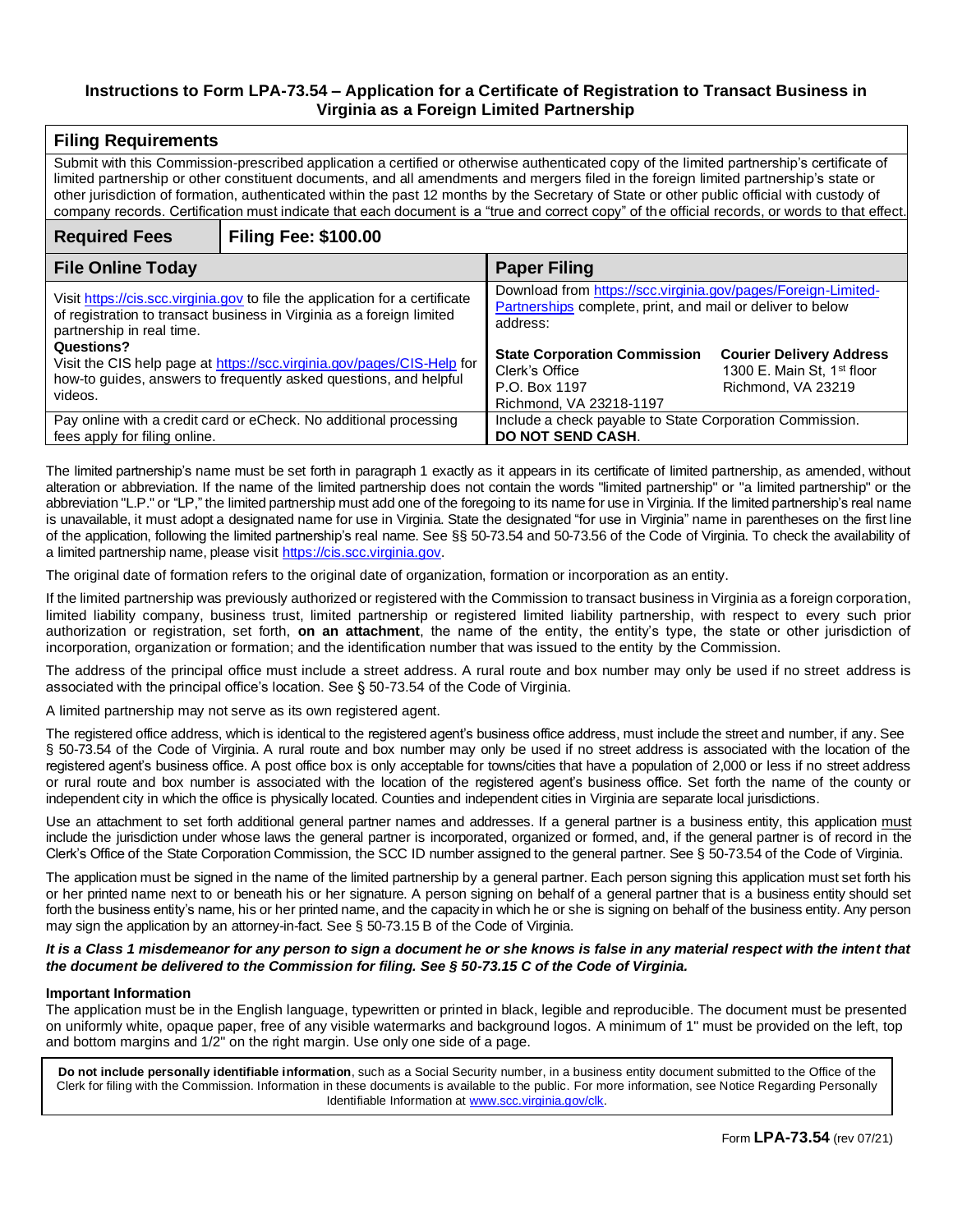

# **Application for a Certificate of Registration to Transact Business in Virginia as a Foreign Limited Partnership**

The undersigned, on behalf of the foreign limited partnership set forth below, pursuant to Title 50, Chapter 2.1 of § 50-73.54 of the Code of Virginia, states as follows:

1. Thename of theforeign limitedpartnership is (include, **ifrequired**,a designated "foruse inVirginia"name **inparentheses**):

.

- 2. The jurisdiction of formation: Original date of formation:
- **3. (Mark if applicable:)** □ The limited partnership was previously authorized or registered with the Commission to transact business in Virginia as a foreign business entity. **(See instructions.)** *Set forth the additional required information on an attachment.*
- 4. A. The name of the limited partnership's VIRGINIA registered agent is \_\_\_
	- B. The registered agent is **(mark appropriate box)**:
		- **(1)** an **INDIVIDUAL** who is a resident of Virginia **and**
			- $\square$  a general partner of the limited partnership.
			- $\square$  an officer or director of a corporation that is a general partner of the limited partnership.
			- $\Box$  a general partner of a general or limited partnership that is a general partner of the limited partnership.
			- $\square$  a member or manager of a limited liability company that is a general partner of the limited partnership.
			- $\square$  a trustee of a trust that is a general partner of the limited partnership.
			- $\square$  a member of the Virginia State Bar.

### **OR**

- $(2)$   $\Box$  a domestic or foreign stock or nonstock corporation, limited liability company or registered limited liability partnership authorized to transact business in Virginia.
- 5. A. The limited partnership's VIRGINIA registered office address, including the street and number, if any, which is identical to the business office of the registered agent, is

| (number/street)                                                                                                           | (city or town) | (ZID) |  |
|---------------------------------------------------------------------------------------------------------------------------|----------------|-------|--|
| $\blacksquare$ . The construction of the contract of the formation to the film and an internal $\blacksquare$ . We define |                |       |  |

- B. The registered office is physically located in the  $\Box$  county or  $\Box$  city of
- 6. The name and post office address, including the street and number, if any, of each general partner and, if it is a business entity, the jurisdiction under whose laws it is incorporated, organized or formed, and its SCC ID number, if assigned, are:

| (SCC ID #, if assigned) |         | (jurisdiction of organization) |  |
|-------------------------|---------|--------------------------------|--|
| (city or town)          | (state) | (zip)                          |  |
|                         |         | (jurisdiction of organization) |  |
| (city or town)          | (state) | (zip)                          |  |
|                         |         | (SCC ID #, if assigned)        |  |

### **Check and complete if applicable:**

- $\Box$  Each of the following general partners that is a business entity is serving, without more, as a general partner of the limited partnership and does not otherwise transact business in Virginia. See §§ 13.1-757, 13.1-1059 and/or 50-73.61 of the Code of Virginia.
- 7. The Clerk of the Commission is irrevocably appointed the agent of the foreign limited partnership for service of process if the limited partnership fails to maintain a registered agent in Virginia as required by § 50-73.4 of the Code of Virginia, the registered agent's authority has been revoked, the registered agent has resigned, or the registered agent cannot be found or served with the exercise of reasonable diligence.